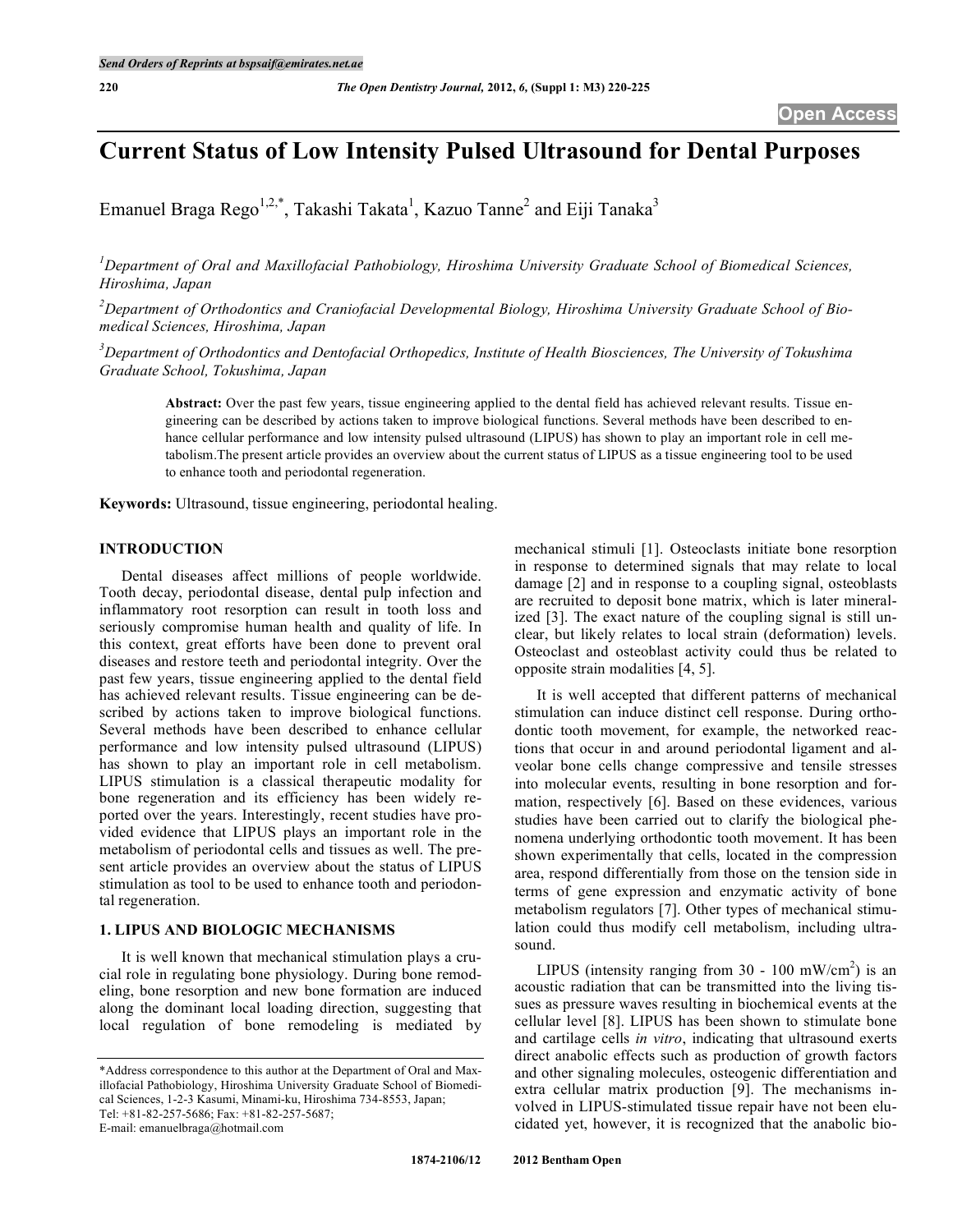physical effects caused by LIPUS are most likely to be caused by mechanical stress and/or fluid micro-streaming impacting on the cellular plasma membrane, focal adhesion and cytoskeletal structures to trigger intracellular signal transduction and subsequent gene transcription [10, 11].

# **2. LIPUS AND BONE REGENERATION**

Mechanical stimulus to bone is of a great importance for maintaining the bone mass and structural stability of the skeleton. When bone is mechanically loaded, movement of fluid within the spaces surrounding bone cells generates fluid shear stress that stimulates osteoclasts and osteoblasts, resulting in enhanced anabolic activity for bone remodeling with appropriate bone resorption and the subsequent new bone formation. The mechanisms such as mechanotransduction process, by which osteoclasts or osteoblasts convert the external stimulation from fluid shear stress into biochemical changes, remain unclear [12].

*In vivo* studies have demonstrated that therapeutic LIPUS can promote bone repair and regeneration, accelerate bone fracture healing, and enhance osteogenesis at the distraction site [13-17]. It has also been shown in *in vitro* studies that LIPUS stimulation can enhance expression of bone formation-related genes such as collagen type I and X, aggrecan, transforming growth factor beta [18], runt related gene-2, osteocalcin [19], insulin-like growth factor-I, bone sialoprotein [20] and alkaline phosphatase [21]. In addition, LIPUS has been reported to promote protein synthesis and calcium uptake in various osteoblastic cell lines [22]. Moreover, LIPUS stimulation has been reported to enhance COX-2 gene expression and subsequently enhance endogenous prostaglandin  $E_2$  (PGE<sub>2</sub>) synthesis in various osteoblastic cell lineages, playing an important role in bone remodeling [23-25].

# **3. LIPUS AND PERIODONTAL LIGAMENT REGEN-ERATION**

Physiologically, the periodontal ligament is continuously subjected to mechanical stress caused by occlusal forces. Furthermore, remodeling of the ligament and alveolar bone occurs in response to orthodontic forces. Taken together, these clearly indicate that responses of the ligament to mechanical stress are involved in its cell proliferation and differentiation. Periodontal ligament includes precursor cells of cementoblasts at the perivascular area in the middle portion and shows greater differentiation toward the surface of the root [26]. In a previous study, cyclic stretch stimulation mediated periodontal ligament cells differentiation, thus regulating the function of the periodontal ligament as a source of cementoblasts and osteoblasts through the EGF/EGF-R system [27].

Regarding LIPUS effects, it has been reported to be effective in releasing fibroblast growth factors from a macrophage-like cell line [28]. We have reported previously that LIPUS induced early cementoblastic differentiation of human immature cementoblasts from the periodontal ligament by promoting the formation of substrate and increasing alkaline phosphatase (ALP) activity, enabling the regeneration of periodontal tissue destroyed by periodontal disease and the acceleration of the repair of root resorption [29]. Mostafa et al. (2009) demonstrated that ALP and OPN expressions were also induced in human gingival fibroblasts treated with

LIPUS, confirming that after 3 weeks of 5min/day exposure the osteogenic differentiation potential was enhanced [30].

## **4. LIPUS AND CEMENTUM REGENERATION**

Cementum is a thin mineralized tissue covering the tooth root surface and assists in anchoring teeth to surrounding alveolar bone, maintaining the structural stability and physiological function of the dentition [31]. Resorption of the dental root surface can be a relevant adverse outcome of orthodontic treatment. A certain degree of root resorption occurs in most treatment cases, ranging from just a slight apical resorption to a complete tooth root loss [32-36]. It is well accepted that the cementum layer covering the root surface plays a crucial role in preventing resorption during tooth movement. In addition, the damaged areas are also repaired in part by cementoblasts lining the root surface. Root resorption during orthodontic treatment is thus confirmed as a multifactorial event and several biological and mechanical factors have been identified to increase its susceptibility, however, the cause still remains unclear [37].

Cementoblasts share many characteristics with osteoblasts, including similar molecular properties and the ability to promote mineralization [38, 39]. Previous studies have shown that, as in bone, cementum metabolism is also controlled by mechanical stimulus. It has been reported that mechanical loading enhances the expression of phenotypic makers such as OCN and BSP in cementoblast *in vivo*; however, the expression was just moderately stimulated compared to osteoblasts [40]. Regarding ultrasound stimulation, a pioneer study published by El-Bially *et al.* (2004) showed that LIPUS prevented root resorption during experimental tooth movement in humans [41]. Studies performed by our group showed that LIPUS up-regulated the expression of several genes related to mineral metabolism in mouse cementoblasts [42, 43]. We also reported in other article that LIPUS simulation significantly up-regulated COX-2 mRNA expression and enhanced  $PGE_2$  production inducing cementoblastic differentiation and matrix mineralization through EP2/EP4 prostaglandin receptors pathway [44].

Furthermore, we have also accessed the inhibitory effect of a 21-day LIPUS application on root resorption using an experimental model of tooth replantation involving luxation and immediate replacement of maxillary first molars in rats [45]. The results evidenced that the area of root resorption lacunae was statistically decreased in LIPUS treated sample. The imunne-expression of tumor necrosis factor alpha (TNF-  $\alpha$ ) was not observed in LIPUS treated sample as was evident as in the control sample. In addition, it was shown *in vitro* that LIPUS may contribute to the reduction of the trauma-induced inflammatory reaction through impairment of the TNF- $\alpha$ signaling pathway, suggesting that LIPUS shows potential as a therapeutic tool to optimize the regenerative potential of periodontal tissues on replanted teeth [45].

## **5. LIPUS AND GINGIVAL REGENERATION**

Clinical trials applying LIPUS in implant dentistry have reported accelerated soft-tissue healing as well as osseointegration. In addition, it was suggested that the ultrasoundtreated wounds were at a more advanced stage in the repair process [28]. Despite, details of the clinical effects of LIPUS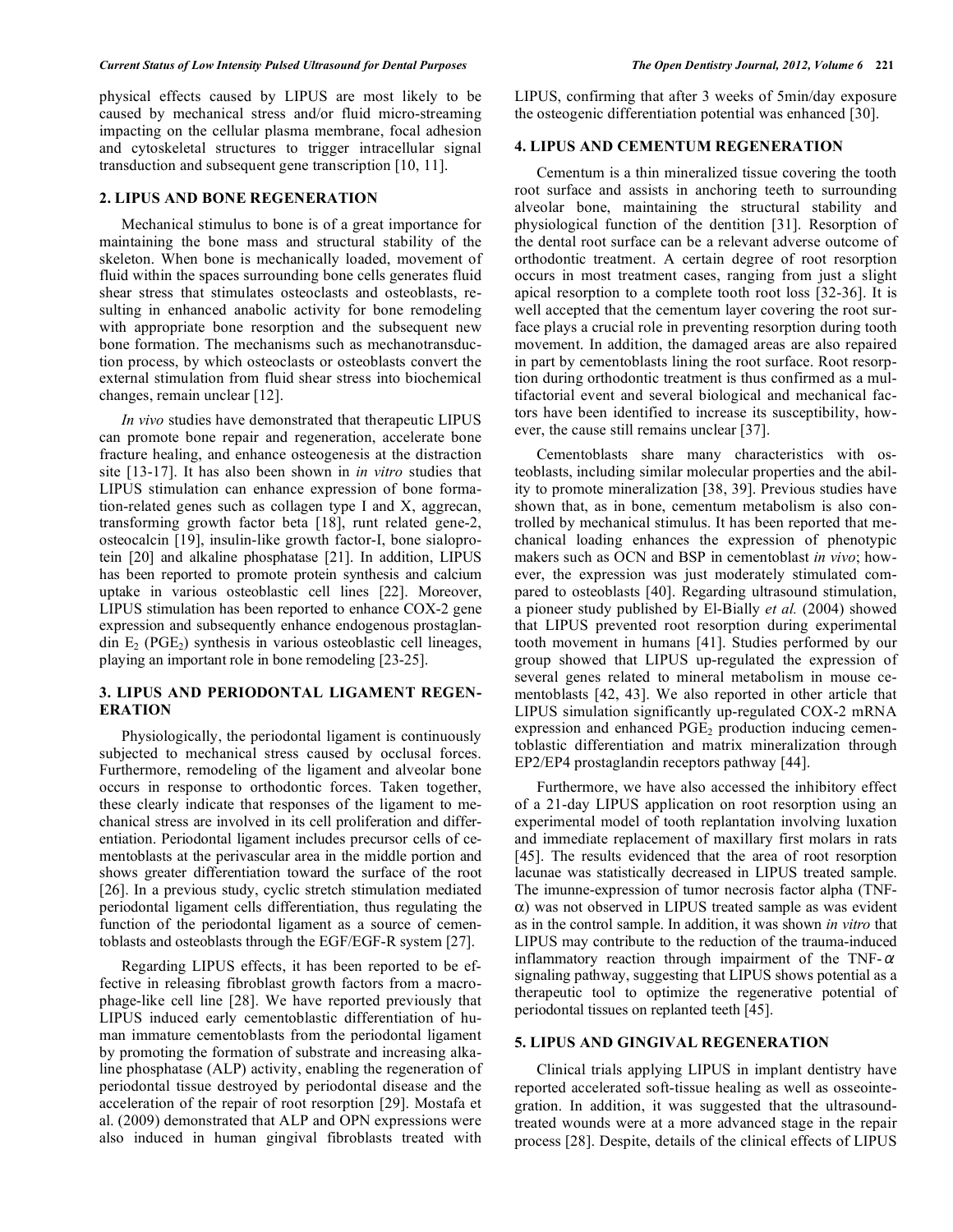have not been well characterized, great efforts have been done to clarify the cellular mechanisms underlying LIPUSinduced tissue regeneration. Ikai *et al.* (2008) reported that a daily LIPUS treatment protocol of 20 minutes for a period of 4 weeks has a benefic effect on gingival epithelium cells, accelerating periodontal wound healing after flap surgery [46]. In other study using gingival epithelial cells, Shiraishi *et al.* (2011) reported that LIPUS accelerates soft-tissue healing by increasing the expression of connective tissue growth factor (CCN2/CTGF), an important gene for wound healing and angiogenesis in periodontal tissues [47].

# **6. LIPUS AND IMPLANT OSSEOINTEGRATION**

The use of endosseous dental implants for replacing missing teeth increased considerable over the last few years and may be considered as the current most popular treatment option for edentulous patients. This fact might be related to the great effort on improving the osseointegration process. Attention has been given to the surface and shape of the implant [48, 49]. Other approaches focused on acid etching of titanium surface [50], engineering of dental pulp cells on various implant surfaces [51] and biomimetic implant coatings containing bone morphogenetic protein-2 [52]. Other methods targeted on enhancement of endogenous bone healing around biomaterials through different forms of biophysical stimulations such as pulsed electromagnetic fields [53] or LIPUS [54].

A study of Tanzer *et al.* (1996) showed that LIPUS enhanced the rate and extent of bone growth into fully porouscoated implants inserted into dog femora [55]. Hsu *et al.* (2011) demonstrated *in vivo* that blood flow and mature type I collagen fibers were more prevalent around titanium implants, and bone formation was accelerated by ultrasound stimulation. In addition, tissue culture of MG63 osteoblastlike cells indicated that pulsed ultrasound effectively promoted cell migration and new bone regeneration [56]. Ustun *et al.* (2008) reported that the area, bone volume and boneimplant contact ratio values, which are significant parameters of histomorphometry assessments, have increased by LIPUS stimulation in tibial bone, suggesting that LIPUS application may accelerate and promote bone healing around dental implants leading to a higher quality and faster osseointegration [57].

# **7. LIPUS AND PULP CELLS DIFFERENTIATION AND TOOTH ERUPTION**

Pulp tissue contains precursor cells which have the potential to differentiate into odontoblasts. It is well understood that after physiologic or pathologic stimulation pulp stem cells may be recruited to proliferate and differentiate into odontoblasts, which can produce dentin as a protection mechanism [58]. It is also well documented that LIPUS has the potential to induce bone and periodontal cells differentiation [13-17, 28-30]. In this context, the effect of LIPUS on pulp cells differentiation has risen as a subject of investigation. A previous study showed that LIPUS  $(30 \text{ mW/cm}^2)$  promoted odontoblast-like cells differentiation through stimulation of vascular endothelial growth factor (VEGF) secretion [58]. It has also been shown that ultrasound stimulation  $(0.5 \text{ W/cm}^2)$ 

induced pulp stem cells to form reparative dentin formation *in vivo* by optimizing gene transfer of growth/differentiation factor 11 plasmid DNA and subsequently up-regulation of dentin sialoprotein gene expression [59].

An interesting study of El-Bialy *et al.* (2003) examined the effect of therapeutic ultrasound on mandibular incisor development and eruption in mature rabbits undergoing mandibular osteodistraction. The results evidenced that ultrasound application combined with distraction enhanced mandibular incisor growth and eruption. Histologic examination showed that the newly formed tissues at the distraction site and at the cut ends of the incisor segments consisted of osteodentin-like tissue and cementum [60].

## **8. LIPUS AND GENE DELIVERY**

Periodontal disease or inflammatory root resorption is relevant pathologic condition that can lead to tooth loss. In this regard, several tissue-engineering techniques have been proposed to restore periodontal integrity [61]. Administration of growth factors, for example, has proved to exert positive effect; however, some clinical limitations such as proteolytic degradation, rapid diffusion, and solubility of the delivery vehicle have been still problems to be solved [62]. In order to optimize the results, gene transfer methods were introduced; however, progress in experimental and clinical periodontal gene therapy is limited by the immunogenicity and cytotoxicity of viral vectors and low transfection efficiency with regard to non-viral vectors [61, 63]. It has been reported that therapeutic ultrasound associated to echo contrast agents such as nano/microbubbles can optimize gene transfection *in vitro* and *in vivo* [63-67]. Recently, it has been shown that therapeutic ultrasound also provides an effective gene delivery system for bone and periodontal regeneration [68-70]. Because ultrasound-mediated osteogenic gene delivery has been just recently described, no consensus about optimal ultrasound intensity and its exposure protocol have been obtained yet. The use of LIPUS as a tool to optimize gene transfection was described by Watanuki et al. (2009). The study demonstrated that mouse calf muscles injected with BMP-4 plasmids and transcutaneous electroporated showed increased ectopic calcium and total collagen content and bone area when exposed to LIPUS [71].

## **9. DISCUSSION**

Among the causes of teeth loss, inflammatory root resorption has received a great concern due to its unpredictability, difficult control and lack of biological understanding. the resorption of hard tissue in primary teeth is a normal physiologic phenomenon that leads to their exfoliation and ultimately the transition to permanent dentition. On the other hand, the hard tissues of permanent teeth are not resorbed under healthy conditions and the resorption is thus considered a pathologic process [72]. Different causes have been attributed to the root resorption process including pressure, inflammation, neoplastic process and systemic conditions [73]; however, the biological phenomena underlying root resorption are still not completely understood. Tooth root resorption is regarded as a major problem encountered after tooth replantation and orthodontic tooth movement. Eventually, the progression and severity of root resorption cannot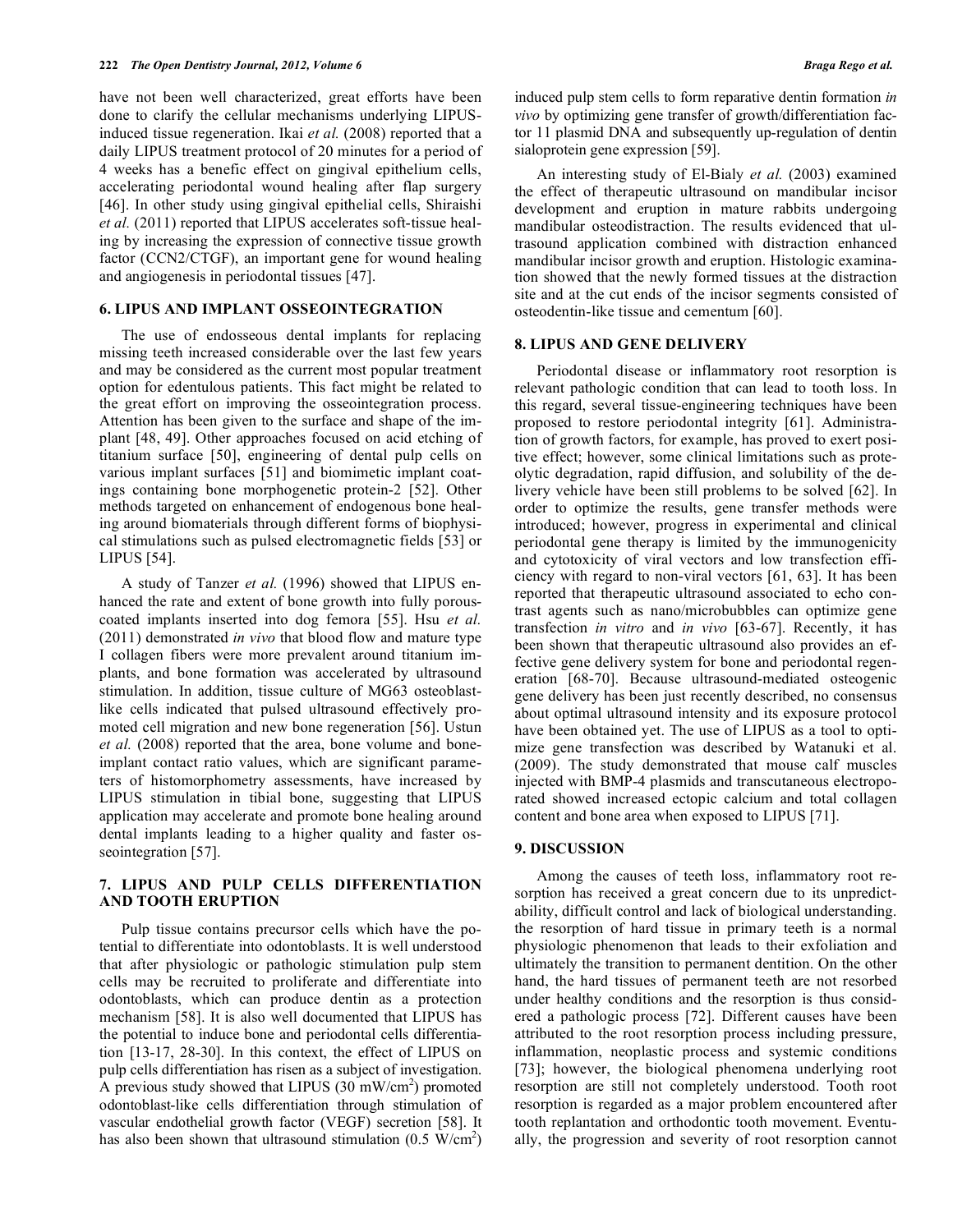#### Current Status of Low Intensity Pulsed Ultrasound for Dental Purposes The Open Dentistry Journal, 2012, Volume 6 223

be controlled and culminate with the complete tooth loss. Approaches aiming to attenuate or inhibit root resorption and restore periodontal integrity during the dental practice are still the subject of debate and investigation. Some therapeutic approaches have been proposed to inhibit root resorption after tooth replantation and can induce periodontal regeneration [74-77]. However, with respect to root resorption induced by orthodontic tooth movement, less-accepted clinical protocols have been established, probably due to the difficult application and/or possibly side effects that medicamentous treatment can generate. In this context, non-invasive modality such as LIPUS therapy has been given increased attention and risen as promising therapeutic tool for the regeneration of periodontium.

The effectiveness of LIPUS for bone regeneration is already universally accepted and some recent papers have provided evidence that it can exert benefic effects in other kinds of tissues, including teeth. In addition, LIPUS presents low toxicity, low immunogenicity, non-invasiveness, highly targeted selectivity, and repeated applicability. However, the diversity of techniques, application protocols and ultrasound specifications found in the literature may cause confusion for the clinician. Bains *et al.* (2008) have pointed out that ultrasound application in both diagnosis and periodontal therapy seems to present promising results; however, long-term evidence-based studies are required to use ultrasound in routine periodontal practice [78].

## **10. CONCLUSIONS**

Despite LIPUS therapy has been widely used in the fields of orthopedic surgery and rehabilitation, its availability by dental professionals is still incipient. The effects of LIPUS in bony tissue seem to be well understood, but the literature has still lacked for available information about its effects on periodontal tissues. The present review brings out current evidence that LIPUS has a positive effect on tooth and periodontal cells metabolism, suggesting that LIPUS can be a promising therapeutic tool for the regeneration of tooth support tissues.

# **CONFLICT OF INTEREST**

The authors confirm that this article content has no conflicts of interest.

#### **ACKNOWLEDGEMENTS**

Declared none.

#### **REFERENCES**

- [1] Petrtyl M, Hert J, Fiala P. Spatial organization of the haversian bone in man. J Biomech 1996; 29: 1619.
- [2] Burr DB, Milgrom C, Fyhrie D, Forwood M, Nyska M, Finestone A. *In vivo* measurement of human tibial strains during vigorous activity. Bone 1996; 18: 40510.
- [3] Everts V, Delaisse JM, Korper W, Jansen DC, Tigchelaar-Gutter W, Beertsen W. The bone lining cell: Its role in cleaning Howship's lacunae and initiating bone formation J Bone Miner Res 2002; 17: 77-90.
- [4] Smit TH, Burger EH. Is BMU-coupling a strain-regulated phenomenon? a finite element analysis. J Bone Miner Res 2000; 15: 301-7.
- [5] Smit TH, Burger EH, Huyghe JM. A case for strain-induced fluid flow as a regulator of BMU-coupling and osteonal alignment. J Bone Miner Res 2002; 17: 2021-9.
- [6] Masella RS, Meister M. Current concepts in the biology of orthodontic tooth movement. Am J Orthod Dentofacial Orthop2006; 129: 458-68.
- [7] Tan SD, Xie R, Klein-Nulend J, Van Rheden RE, Bronckers AL, Kujipers-Jagtman AM, Van den Hoff JW, Maltha JC. Orthodontic force stimulates eNOS and iNOS in rat osteocytes. J Dent Res 2009; 88: 255-60.
- [8] Buckley MJ, Banes AJ, Levin LG, *et al*. Osteoblasts increase their rate of division and align in response to cyclic mechanical tension in vitro. Bone Miner 1998; 4: 225-36.
- [9] Claes L, Willie B. The enhancement of bone regeneration by ultrasound. Prog Biophys Mol Biol 2007; 93: 384-98.
- [10] Khan Y, Laurencin CT. Fracture repair with ultrasound: clinical and cell-based evaluation. J Bone Joint Surg 2008; 90: 138-44.
- [11] Romano CL, Romano D, Logoluso N. Low-intensity pulsed ultrasound for the treatment of bone delayed union or nonunion: a review. Ultrasound Med Biol 2009; 35: 529-36.
- [12] Young SR, Gerard-O'Riley R, Kim JB, Pavalko FM. Focal adhesion kinase is important for fluid shear stress-induced mechanotransduction in osteoblasts. J Bone Miner Res 2009; 3: 411-24.
- [13] Duarte LR. The stimulation of bone growth by ultrasound. Arch Orthop Trauma Surg 1983; 101: 153-9.
- [14] Dyson M. Therapeutic applications of ultrasound. In: Biological effects of ultrasound. Nyborg WL, Ziskin MC, Eds. Churchill Livingstone, New York, NY 1985; pp. 121-33.
- [15] El-Bialy TH, Royston TJ, Magin RL, Evans CA, ZakiAel M, Frizzell LA. The effect of pulsed ultrasound on mandibular distraction. Ann Biomed Eng 2002; 30: 1251-61.
- [16] Gebauer D, Correll J. Pulsed low-intensity ultrasound: a new salvage procedure for delayed unions and nonunions after leg lengthening in children. J Pediatr Orthop 2005;6:750-4.
- [17] Erdogan O, Esen E, U¨ stun Y, *et al.* Effects of low-intensity pulsed ultrasound on healing of mandibular fractures: an experimental study in rabbits. J Oral Maxillofac Surg 2006; 64: 180-8.
- [18] Mukai S, Ito H, Nakagawa Y, Akiyama H, Miyamoto M, Nakamura T. Transforming growth factor-β1 mediates the effects of low-intensity pulsed ultrasound in chondrocytes. Ultrasound Med Biol 2005; 31: 1713-21.
- [19] Chen YJ, Wang CJ, Yang KD, *et al.* Pertussis toxin-sensitive Gαi protein and ERK dependent pathways mediate ultrasound promotion of osteogenic transcription in human osteoblasts. FEBS Lett 2003; 554: 154-8.
- [20] Naruse K, Mikuni-Takagaki Y, Azuma Y, *et al.* Anabolic response of mouse bone-marrow-derived stromal cell clone ST2 cells to lowintensity pulsed ultrasound. Biochem Biophys Res Commun 2000; 268: 216-20.
- [21] Warden SJ, Favaloro JM, Bennell KL, *et al*. Low-intensity pulsed ultrasound stimulates a bone forming response in UMR-106 cells. Biochem Biophys Res Commun 2001; 286: 443-50.
- [22] Naruse K, Miyauchi A, Itoman M, Mikuni-Takagaki Y. Distinct anabolic response of osteoblasts to low-intensity pulsed ultrasound. J Bone Miner Res 2003; 18: 360-9.
- [23] Kokubu T, Matsui N, Fujioka H, Tsunoda M, Mizuno K. Low intensity pulsed ultrasound exposure increases prostaglandin  $E_2$ production via the induction of cyclooxygenase-2 mRNA in mouse osteoblasts. Biochem Biophys Res Commun 1999; 256: 284-7.
- [24] Saito M, Fujii K, Tanaka T, Soshi S. Effect of low and high intensity pulsed ultrasound on collagen post-translational modifications in MC3T3-E1 osteoblasts. Calcif Tissue Int 2004; 75: 384-95.
- [25] Tang CH, Yang RS, Huang TH, *et al*. Ultrasound stimulates cyclooxygenase-2 expression and increases bone formation through integrin, focal adhesion kinase, phosphatidylinositol 3-kinase, and Akt pathway in osteoblasts. Mol Pharmacol 2006; 69: 2047-57.
- [26] Bosshardt DD, Degen T, Lsng NP. Sequence of protein expression of bone sialoprotein and osteopontin at the developing interface between repair cementum and dentin in human deciduous teeth. Cell Tissue Res 2005; 320: 399-407.
- [27] Matsuda N, Yokoyama K, Takeshita, S, Watanabe M. Role of epidermal growth factor and its receptor in mechanical stressinduced differentiation of human periodontal ligament cells in vitro. Arch Oral Biol 1998; 43: 987-97.
- [28] Young SR, Dyson M. The effect of therapeutic ultrasound on angiogenesis. Ultrasound Med Biol 1990; 16: 261-9.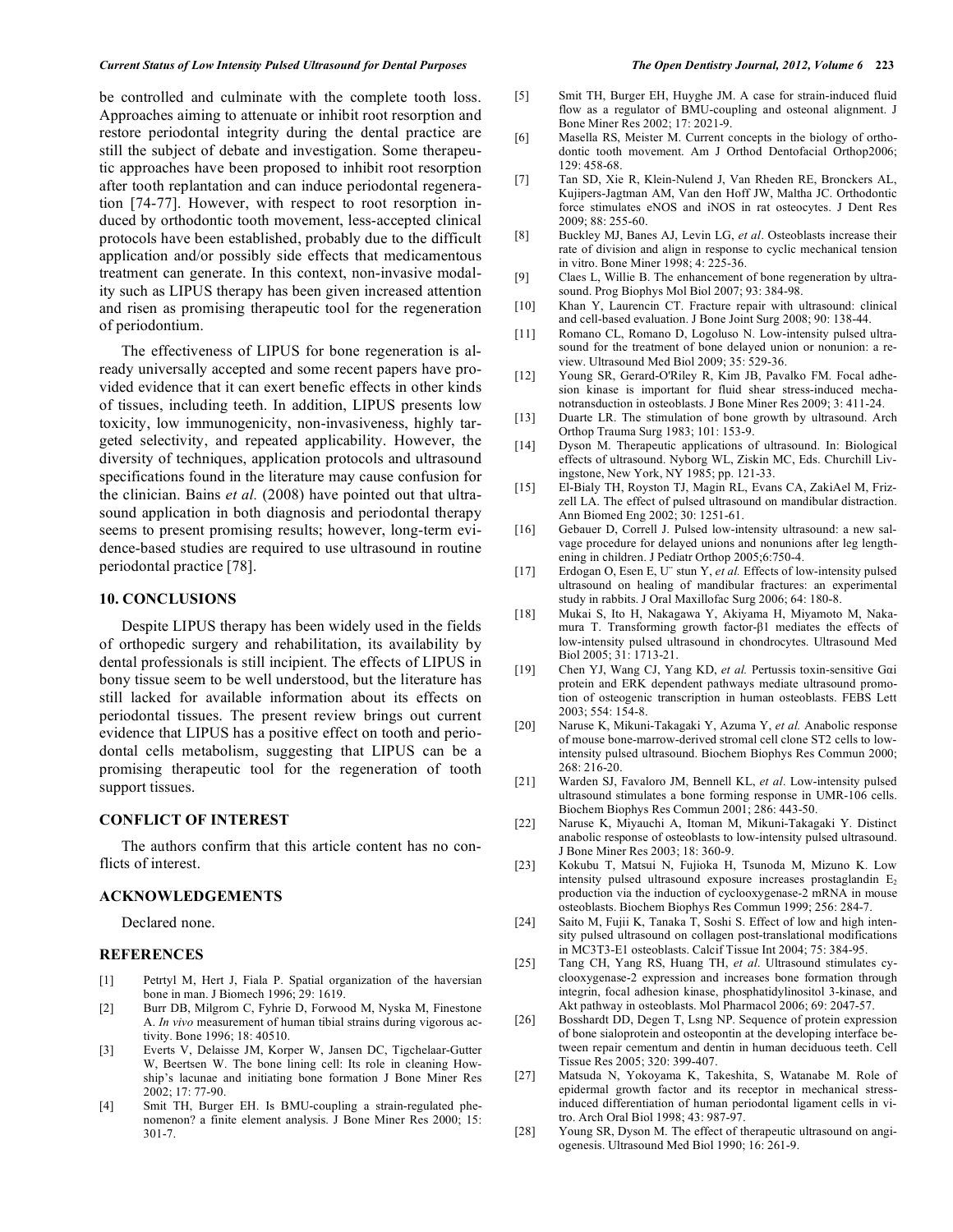- [29] Inubushi T, Tanaka E, Rego EB, *et al*. Effects of ultrasound on the proliferation and differentiation of cementoblast lineage cells. J Periodontol 2008; 79: 984-90.
- [30] Mostafa NZ, Uludağ H, Dederich DN, Doschak MR, El-Bialy TH. Anabolic effects of low-intensity pulsed ultrasound on human gingival fibroblasts. Arch Oral Biol 2009; 54: 743-8.
- [31] Ten Cate AR. The periodontium: Oral histology, development, structure and function. Mosby, St Louis, MO 2003; 276-9.
- [32] Hollender L, Ronneman A, Thilander B. Root resorption, marginal bone support and clinical crown length in orthodontically treated patients. Eur J Orthod 1980; 2:197-205.
- [33] Levander E, Malmgren O. Evaluation of the risk of root resorption during orthodontic treatment: a study of upper incisors.Eur J Orthod 1988; 10: 30-8.
- [34] Linge L, Linge BO. Patient characteristics and treatment variables associated with apical root resorption during orthodontic treatment. Am J Orthod Dentofacial Orthop 1991; 99: 35-43.
- [35] Levander E, Malmgren O, Eliasson S. Evaluation of root resorption in relation to two orthododntic treatment regimes. A clinical experimental study. Eur J Orthod 1994; 16: 223-8.
- [36] Kurol J, Owman-Moll P, Lundgren D. Time related root resorption after application of a controlled continuous orthodontic force. Am J Orthod Dentofacial Orthop 1996; 110: 303-10.
- [37] Rita FN, David EW, James LG. Tooth resorption. Quint Int 1999; 30: 9-25.
- [38] Matias MA, Li H, Young WG, Bartold PM. Immunohistochemical localization of extracellular matrix proteins in the periodontium during cementogenesis in the rat molar. Arch Oral Biol 2003; 48: 709-16.
- [39] Bosshardt DD. Are cementoblasts a subpopulation of osteoblasts or a unique phenotype? J Dent Res 2005; 84: 390-406.
- [40] Pavlin D, GluhakJ. Effect of mechanical loading on periodontal cells. Crit Rev Oral Biol Med 2001; 12: 414-24.
- [41] El-Bialy T, El-Shamy I, Graber TM. Repair of orthodontically induced root resorption by ultrasound in humans. Am J Orthod Dentofacial Orthop 2004; 126: 186-93.
- [42] Dalla-Bona DA, Tanaka E, Oka H, et al. Effects of ultrasound on cementoblast metabolism in vitro. Ultrasound Med Biol 2006; 32: 943-8.
- [43] Dalla-Bona DA, Tanaka E, Inubushi T, *et al.* Cementoblast response to low- and high-intensity ultrasound. Arch Oral Biol 2008; 53: 318-23.
- [44] Rego EB, Inubushi T, Kawazoe A, *et al*. Ultrasound stimulation induces PGE2 synthesis promoting cementoblastic differentiation through EP2/EP4 receptor pathway. Ultrasound Med Biol 2010; 36: 907-15.
- [45] Rego EB, Inubushi T, Miyauchi M, *et al*. Ultrasound stimulation attenuates root resorption on rat replanted molars and impairs TNF- $\alpha$  signaling in vitro. J Periodont Res 2011; 46: 648-54.
- [46] Ikai H, Tamura T, Watanabe T, *et al*.Low-intensity pulsed ultrasound accelerates periodontal wound healing after flap surgery. J Periodont Res 2008; 43: 212-6.
- [47] Shiraishi R, Masaki C, Toshinaga A, *et al*, Hosokawa R. The effects of low-intensity pulsed ultrasound exposure on gingival Cells. J Periodontol 2011; 82: 1498-503.
- [48] Brånemark PI, Zarb G, Albreksson T. Tissue-integrated prosthesis. In: Brånemark PI, editor. Osseointegration in clinical dentistry. Chicago, Il: Quintessence Publishing Co; 1985; pp. 11-76.
- [49] Buser D, Schenk RK, Steinmann S, Fiorellini JP, Fox CH, Stich H. Influence of surface characteristics on bone integration of titanium implants. A histomorphometric study in miniature pigs. J Biomed Mater Res 1991; 25: 889-902.
- [50] Ericsson I, Johansson CB, Bystedt H, Norton MR. A histomorphometric evaluation of bone-to-implant contact on machineprepared and roughened titanium dental implants: a pilot study in the dog. Clin Oral Implant Res 1994; 5: 202-6.
- [51] Klokkevold PR, Johnson P, Dadgostari S, Caputo A, Davies JE, Nishimura RD. Early endosseous integration enhanced by dual acid etching of titanium: a torque removal study in the rabbit. Clin Oral Implant Res 2001; 12: 350-7.
- [52] Nakamura H, Saruwatari L, Aita H, Takeuchi K, Ogawa T. Molecular and biomechanical characterization of mineralized tissue by dental pulp cells on titanium. J Dent Res 2005; 86: 515-20.
- [53] Liu Y, DE Groot K, Hunkizer EB. BMP-2 liberated from biomimetic implant coatings induces and sustains direct ossification in an ectopic rat model. Bone 2005; 36: 745-57.
- [54] Fini M, Giavaresi G, Setti S, Martini L, Torricelli P, Giardino R. Current trends in the enhancement of biomaterial osteointegration: Biophysical stimulation. Biomaterials 2004; 27: 681-90.
- [55] Tanzer M, Harvey E, Kay A, Morton P, Bobyn JD. Effect of noninvasive low intensity ultrasound on bone growth into porouscoated implants. J Orthop Res 1996; 14: 901-6.
- [56] Hsu SK, Huang WT, Liu BS, Li SM, Chen HT, Chang CJ. Effects of near-field ultrasound stimulation on new bone formation and osseointegration of dental titanium implants in vitro and in vivo.Ultrasound Med Biol 2011; 37: 403-16.
- [57] Ustun Y, Erdogan O, Kurkcu M, Akova T, Damlar I. Effects of low-intensity pulsed ultrasound on dental implant osseointegration: a preliminary report. Eur J Dent 2008; 2: 254-62.
- [58] Scheven BA, Man J, Millard JL, *et al*. VEGF and odontoblast-like cells: stimulation by low frequency ultrasound. Arch Oral Biol 2009; 54: 185-91.
- [59] Nakashima M, Tachibana K, Iohara K, Ito M, Ishikawa M, Akamine A. Induction of reparative dentin formation by ultrasoundmediated gene delivery of growth/differentiation factor 11. Hum Gene Ther 2003; 14: 591-7.
- [60] El-Bialy TH, el-MoneimZaki A, Evans CA. Effect of ultrasound on rabbit mandibular incisor formation and eruption after mandibular osteodistraction. Am J Orthod Dentofacial Orthop 2003; 124: 427- 34.
- [61] Ramseier CA, Abramson ZR, Jin Q, Giannobile WV. Gene therapeutics for periodontal regenerative medicine. Dent Clin North Am 2006; 50: 245-63.
- [62] Pradeep AR, Karthikeyan BV. Tissue engineering: prospect for regenerating periodontal tissues. Indian J Dent Res 2003; 14: 224- 9.
- [63] Nishida K, Doita M, Takada T, *et al*. Sustained transgene expression in intervertebral disc cells in vivo mediated by microbubbleenhanced ultrasound gene therapy. Spine 2006; 31: 1415-9.
- [64] Dijkmans PA, Juffermans LJ, Musters RJ, *et al.* Microbubbles and ultrasound: from diagnosis to therapy. Eur J Echocardiogr 2004; 5: 245-56.
- [65] BekeredjianR, Grayburn PA, Shohet RV. Use of ultrasound contrast agents for gene or drug delivery in cardiovascular medicine. J Am Coll Cardiol 2005; 45: 329-35.
- [66] Shimamura M, Sato N, Taniyama Y, *et al*. Development of efficient plasmid DNA transfer into adult rat central nervous system using microbubble-enhanced ultrasound. Gene Ther 2004; 11: 1532-9.
- [67] Aoi A, Watanabe Y, Mori S, Takahashi M, Vassaux G, Kodama T. Herpes simplex virus thymidine kinase-mediated suicide gene therapy using nano/microbubbles and ultrasound. Ultrasound Med Biol 2008; 34: 425-34.
- [68] Sheyn D, Kimelman-Bleich N, Pelled G, Zilberman Y, Gazit D, Gazit Z. Ultrasound-based nonviral gene delivery induces bone formation in vivo. Gene Ther 2008; 15: 257-66.
- [69] Chen R, Chiba M, Mori S, Fukumoto M, Kodama T. Periodontal gene transfer by ultrasound and nano/microbubbles. J Dent Res 2009; 88: 1008-13.
- [70] Osawa K, Okubo Y, Nakao K, Koyama N, Bessho K. Osteoinduction by microbubble-enhanced transcutaneous sonoporation of human bone morphogenetic protein-2. J Gene Med 2009; 11: 633-41.
- [71] Watanuki M, Kishimoto KN, Kotajima S, Iwabuchi S, Kokubun S. Effect of low-intensity pulsed ultrasound on scaffold-free ectopic bone formation in skeletal muscle. Ups J Med Sci 2009; 114: 242- 8.
- [72] Gunraj MN. Dental root resorption. Oral Surg Oral Med Oral Pathol Oral Radiol Endod 1999; 88: 647-53.
- [73] Ravindran S, Chaudhary M, Tumsare M, Patil S, Wadhwan V. A Scanning electron microscopic study of the patterns of external root resorption under different conditions. J Appl Oral Sci 2009; 17: 481-6.
- [74] Loberg EL, Engstrom H. Thyroid administration to reduce root resorption. Angle Orthod1994; 64: 395-9.
- [75] Igarashi K, Adachi H, Mitani H, Shinoda H. Inhibitory effect of the topical administration of a bisphosphonate (risedronate) on root resorption incident to orthodontic tooth movement in rats. J Dent Res 1996; 75: 1644-9.
- [76] Talic NF, Evans C, Zaki AM. Inhibition of orthodontically induced root resorption with echistatin, an RGD-containing peptide. Am J Orthod Dentofacial Orthop 2006; 129: 252-60.